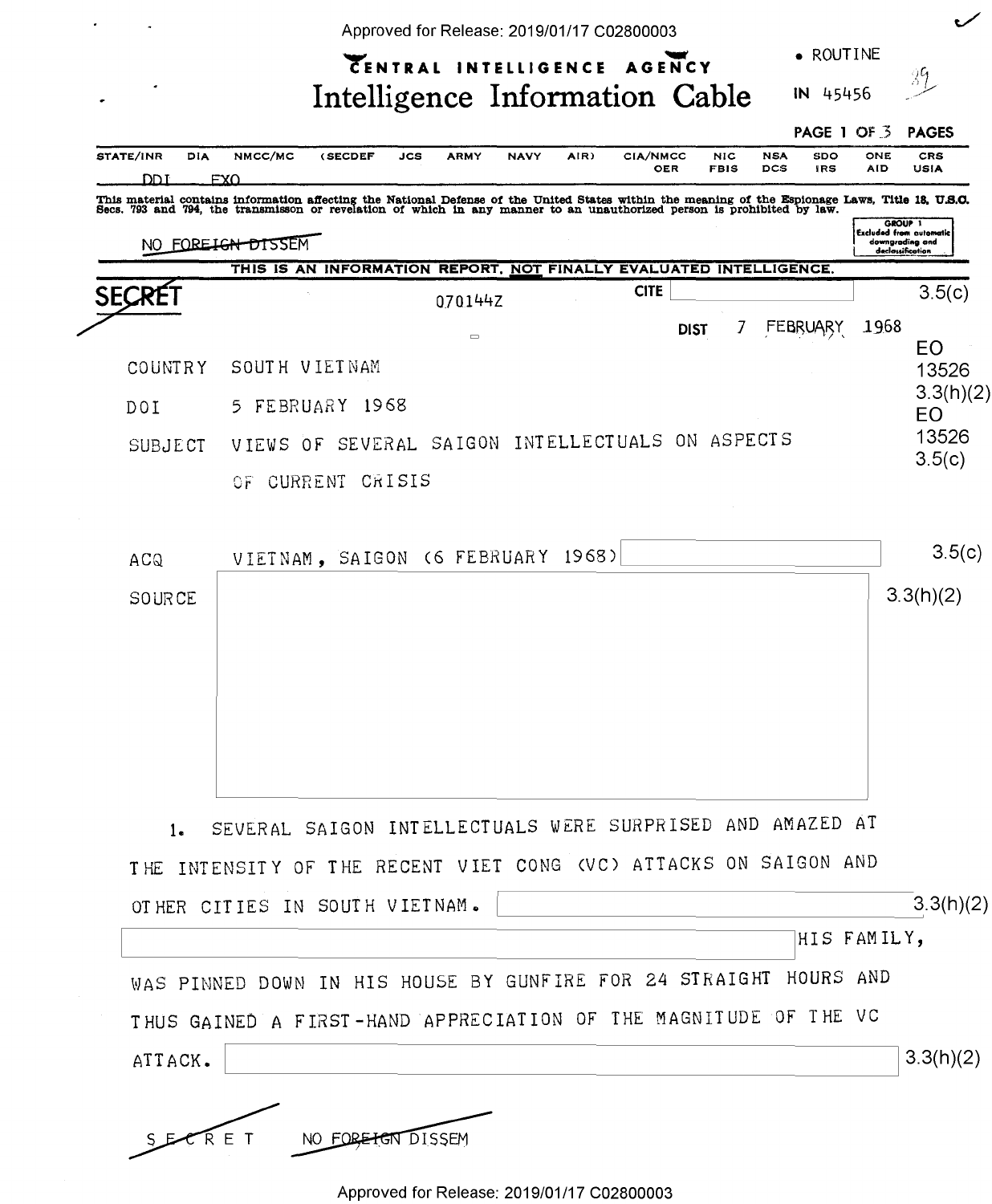| Approved for Release: 2019/01/17 C02800003                                                                                            | IN<br>45456                                                   | 3.5(c)    |
|---------------------------------------------------------------------------------------------------------------------------------------|---------------------------------------------------------------|-----------|
|                                                                                                                                       | PAGE <sup>2</sup> OF $3$ PAGES                                |           |
| NO FOREFORD ISSEM                                                                                                                     |                                                               |           |
| (dissem controls)<br>classification)                                                                                                  |                                                               |           |
|                                                                                                                                       | DO NOT 3.3(h)(2)                                              |           |
| DISCERN ANY SPECTACULAR CHANGE IN VC POLITICAL TACTICS ATTENDING                                                                      |                                                               |           |
| THE IMPLEMENTATION OF THEIR MILITARY ATTACKS. THEY AGREE, HOWEVER,                                                                    |                                                               |           |
| THAT THE VC HAVE UP-GRADED THE OBJECTIVE OF SECURING POLITICAL                                                                        |                                                               |           |
| AUTHORITY OVER ANY AND ALL PIECES OF SOUTH VIETNAMESE TERRITORY.                                                                      |                                                               |           |
| 2.                                                                                                                                    | THE VC WANT DESPERATELY TO ESTAB-                             | 3.3(h)(2) |
| LISH AN OPERATING GOVERNMENTAL STRUCTURE IN SOME AREA OF THE COUNTRY                                                                  |                                                               |           |
| WHICH HAS HERETOFORE BEEN CONTROLLED BY THE GOVERNMENT OF VIETNAM                                                                     |                                                               |           |
| (GVN). THEY BELIEVE THE VC EITHER ARE NOT CONTENT WITH THEIR OWN                                                                      |                                                               |           |
| PROPAGANDA ABOUT THE NEED FOR A COALITION GOVERNMENT OR ELSE ARE                                                                      |                                                               |           |
| DISSATISFIED WITH THE REACTION TO DATE AND WISH TO DEMONSTRATE                                                                        |                                                               |           |
| THEIR CAPABILITY FOR BRINGING A COALITION GOVERNMENT INTO BEING BY                                                                    |                                                               |           |
| ESTABLISHING AT LEAST ONE BASE OF POLITICAL AUTHORITY IN A TOWN OR                                                                    |                                                               |           |
| CITY FORMERLY HELD BY THE GVN. IT IS PROBABLY FOR THIS REASON, THEY                                                                   |                                                               |           |
| BELIEVE, THAT THE VC HAVE PUSHED THE CONCEPT OF THE "ALLIANCE OF<br>NATIONAL AND PEACEFUL FORCES" (IN SAIGON) AND THE "DEMOCRATIC AND |                                                               |           |
| PEACEFUL NATIONAL ALLIANCE FRONT" (IN HUE). WHILE THE VC MAY NOT                                                                      |                                                               |           |
| REASONABLY EXPECT TO BE SUCCESSFUL IN THESE TWO CITIES, THEY PROBABLY                                                                 |                                                               |           |
| HOPE TO USE THE TACTIC TO SECURE CONTROL IN OTHER AREAS.                                                                              |                                                               |           |
| 3.                                                                                                                                    | ALL CONSIDER RADIO LIBERATION'S CONSTANT <sup>3.3(h)(2)</sup> |           |

S E C RE T NO FORE LONDISSEM

 $\sim$   $\sim$ 

 $\sim 10^{10}$  km s  $^{-1}$